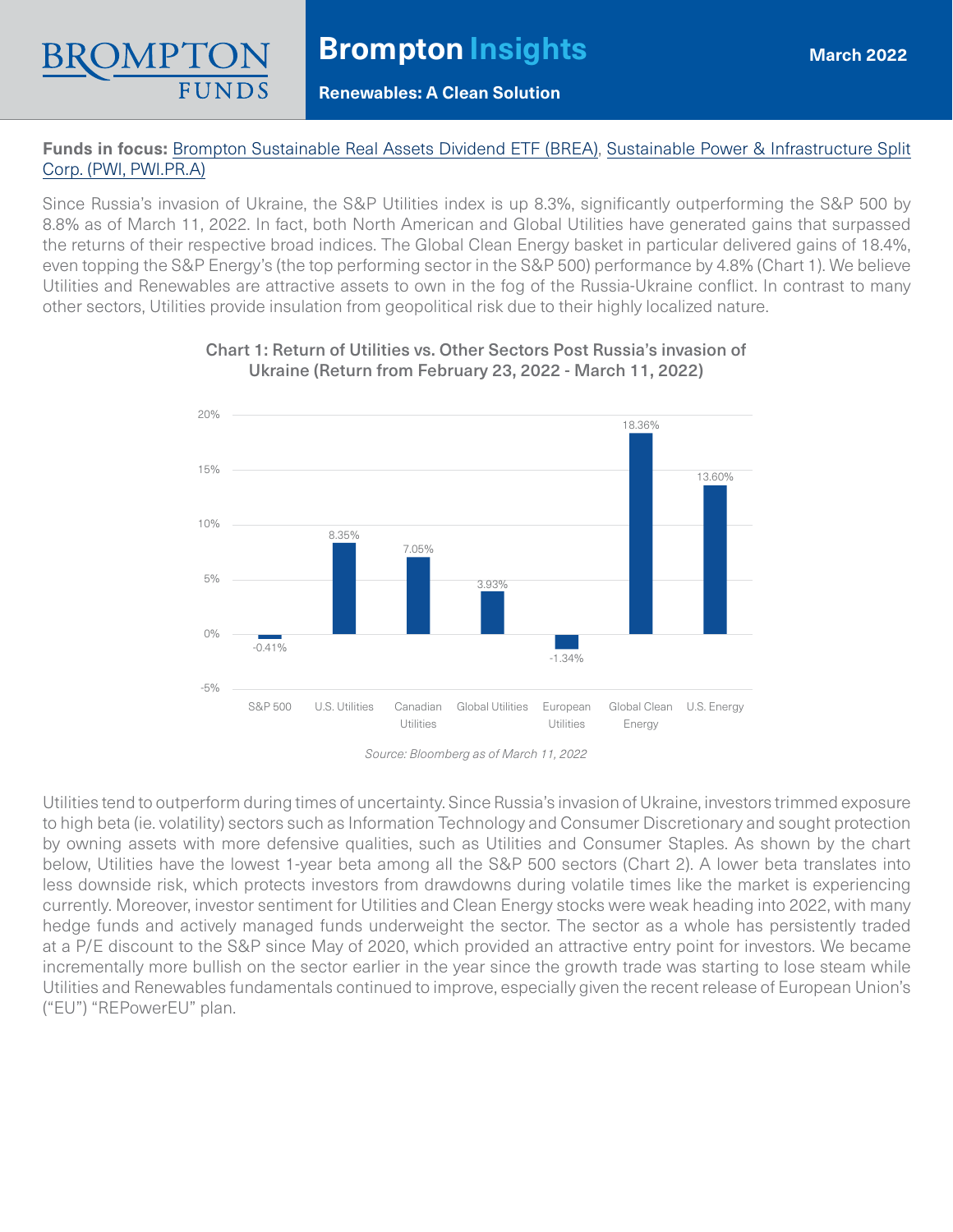Chart 2: 1-Year Beta of S&P 500 Index Sectors (Returns from March 11, 2021- March 11, 2022)



*Source: Bloomberg as of March 11, 2022* 

On March 8, 2022 the European Commission released its "REPowerEU" plan, which aims to reduce Europe's reliance on Russian gas. The EU currently imports 90% of its gas consumption, with Russia providing more than 40% of EU's total gas consumption. This plan sets out measures to displace 102 billion cubic meters (Bcm) of Russia gas imports in 2022 (equivalent to nearly 3/4 of Russian gas imports) and pledged to stop buying gas from Russia altogether by 2030. In order to fill the gap in fossil fuel, European utilities will need to accelerate their shift towards renewables, energy efficiency and battery storage (Chart 3).





In the power sector, the EU announced plans to deploy 480 gigawatts (GW) of wind capacities and 420GW of solar capacities, as well as to increase average wind and solar's deployment rate by 20% to assist in the transition. The EU will also support the development of renewable hydrogen and the push for energy savings. We believe incremental solar and wind capacity deployment is crucial to meeting EU's ambitious targets. Renewables provide an indigenous fuel source and every Megawatt generated from renewables displaces gas or coal. These accelerated renewables targets over the next 8 years will help drive additional capacity at renewables players, which consequently should drive incremental returns for existing renewable players.

The Russian-Ukraine conflict acted as a catalyst for Utilities and Renewables, but we believe the global shift towards renewables and energy independence is a long-term theme that will take decades to play out. The push for renewables is not just an EU story, but a global story. The levelized cost of energy for renewables will continue to decline, and unprecedented policy support will ultimately reward renewables companies and renewable investors in the long run.